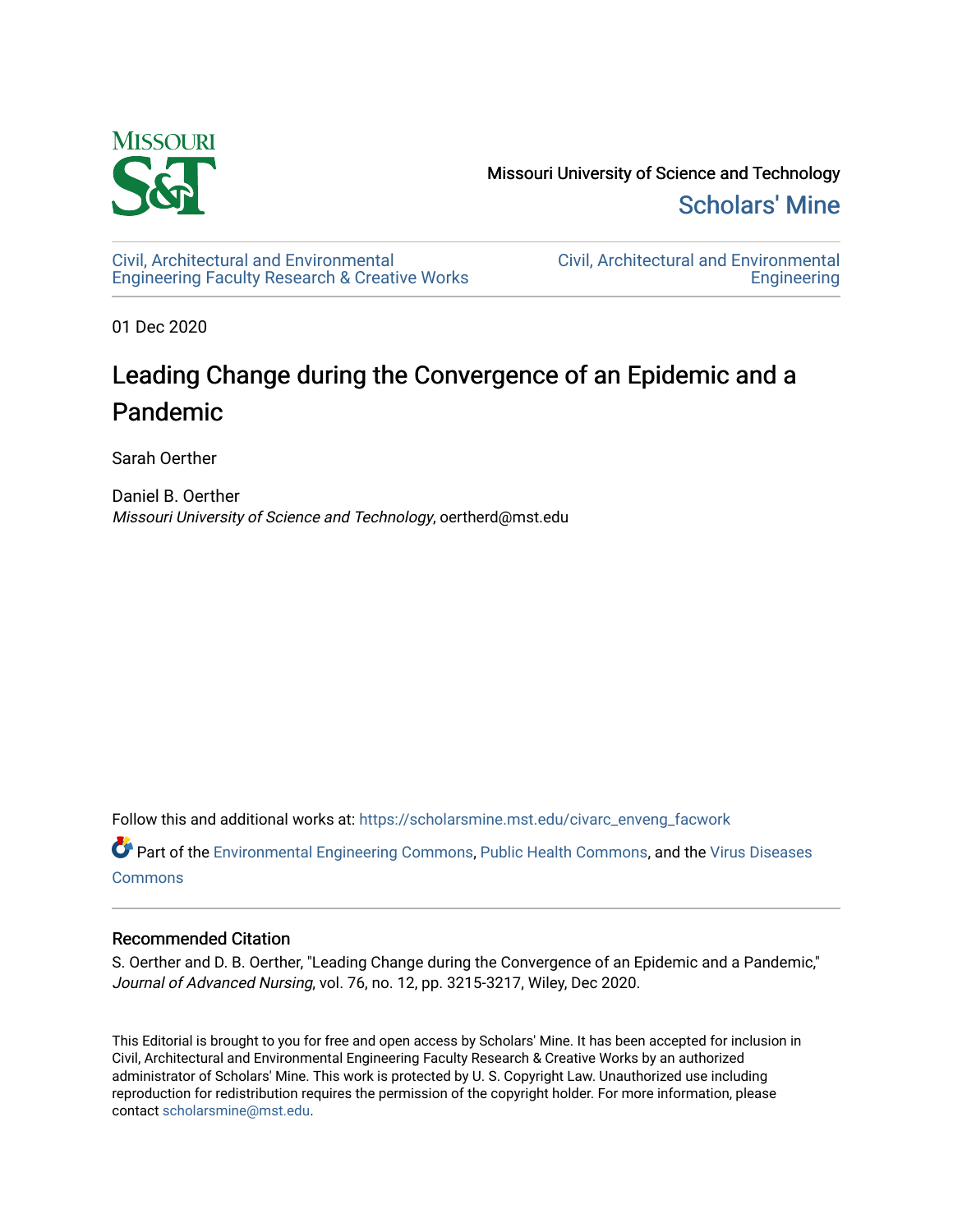DOI: 10.1111/jan.14567

## **EDITORIAL**

**JAN** 

**WILEY** 

# **Leading change during the convergence of an epidemic and a pandemic**

As the first wave of COVID-19 cases spread around the globe in early 2020, the healthcare community adopted a medical model that emphasized the use of resources to mitigate viral spread (Oerther & Watson, 2020). Schools, churches, and businesses shutdown, and healthcare facilities – from outpatient clinics to inpatient elective surgeries – were closed or cancelled. Even long-term care facilities, such as nursing homes, limited access of visitors to patients in an attempt at mitigation. And for six months, the healthcare community focused almost exclusively on a medical response to COVID-19, securing stockpiles of ventilators and fast-tracking vaccine development.

COVID-19 is not the only illness ravaging the globe, and health care is more than a medical model emphasizing viral containment. The response to the viral pandemic shifted our focus away from a holistic view of health care, and we lost sight of the urgent need to address the ongoing opioid epidemic (Oerther & Oerther, 2019). Globally, at the national level, and in local communities across the United States (U.S.), opioid use disorder (OUD) is a fire that continues to burn out of control (Jessup et al., 2019).

In 2017, there were 47,600 drug overdose deaths in the U.S. that involved any opioid (i.e., prescription opioids, heroin, and other synthetic narcotics). The total costs of the opioid epidemic in 2016 was \$95.8 billion. The U.S. Government declared the opioid epidemic a public health emergency, and in 2017 The President's Commission on Combating Drug Addiction and the Opioid Crisis released its final report (Christie et al., 2017). Two of the key recommendations contained in the report, included: (a) empowering nurses to prevent addiction through community education, screening for signs of addiction, and supporting recovery, and (b) empowering advanced nurse practitioners to prescribe treatments such as buprenorphine (Christie et al., 2017).

## **1** | **E XPERIENCE AT THE LOC AL AND STATE LEVEL**

In rural communities in the U.S., nurses can combat the opioid crisis through leadership in university-sponsored extension councils (Oerther, 2019a). Originally established in 1914 through the Smith-Lever Act, extension programs are a partnership among the Federal government (i.e., U.S. Department of Agriculture), universities (i.e.,

land grant institutions), and local communities, which bring the benefits of higher education to citizens through non-formal education programs (i.e., classes offered to non-matriculated citizen-students). For example, Phelps County, Missouri suffers from one of the highest per capita prevalence of OUD (Stoecker et al., 2020a; Stoecker et al., 2020b, 2020c). To help combat the opioid crisis locally, nurses oversaw a partnership with the Your Community Cares Rural Health Coalition and the Meramec Regional Planning Commission, who both received Federal funding to implement education for OUD. The Phelps County Extension partnered with these agencies to host the "Opioids in the Workforce: Re-writing policy for Sustainable Recovery" conference in 2019. This year, the Phelps County Extension again partnered with these agencies to focus on continued training and coalition building among maternal health and infant care health professionals across the East Central and Southeast Missouri regions. The original conference was scheduled for May 2020 but had to be rescheduled and switched to a virtual conference to adapt to the challenges of COVID-19.

Beyond local action, nurses can lead at the state-level through advocacy for policy (Hallowell et al., 2020; Oerther et al., 2018) and the creation of legislative liaison programs (Oerther, 2019b). For example, this year the Missouri state-chapter of the American Nurses Association (ANA) worked with the Office of the Governor of Missouri to achieve two wins for Advance Practice Nurses (APRN), namely: (a) eliminating barriers to chart review, and (b) securing a temporary waiver to the 1-month practice period. The Governor also suspended temporarily the 75-mile barrier for APRN's (20-CSR 2,150—5.100) in response to the emergency conditions created by widespread infections of COVID-19. At the state-level, these changes empowered APRN's towards full practice authority and demonstrated that APRN's in Missouri are capable of undertaking the responsibility for treatments of OUD such as prescription of buprenorphine.

### **2** | **FEDERAL LEVEL**

The global opioid epidemic is an ongoing public health crisis further complicated by the COVID-19 pandemic. For patients struggling with OUD, most resources and treatments previously offered have been interrupted since early 2020. Stay at home orders, mandatory masks, social distancing, and other disruptions to the "old normal" Please note that editorials have not been externally peer reviewed. **in the manuform of the state of the contributed to increased suffering from OUD (American**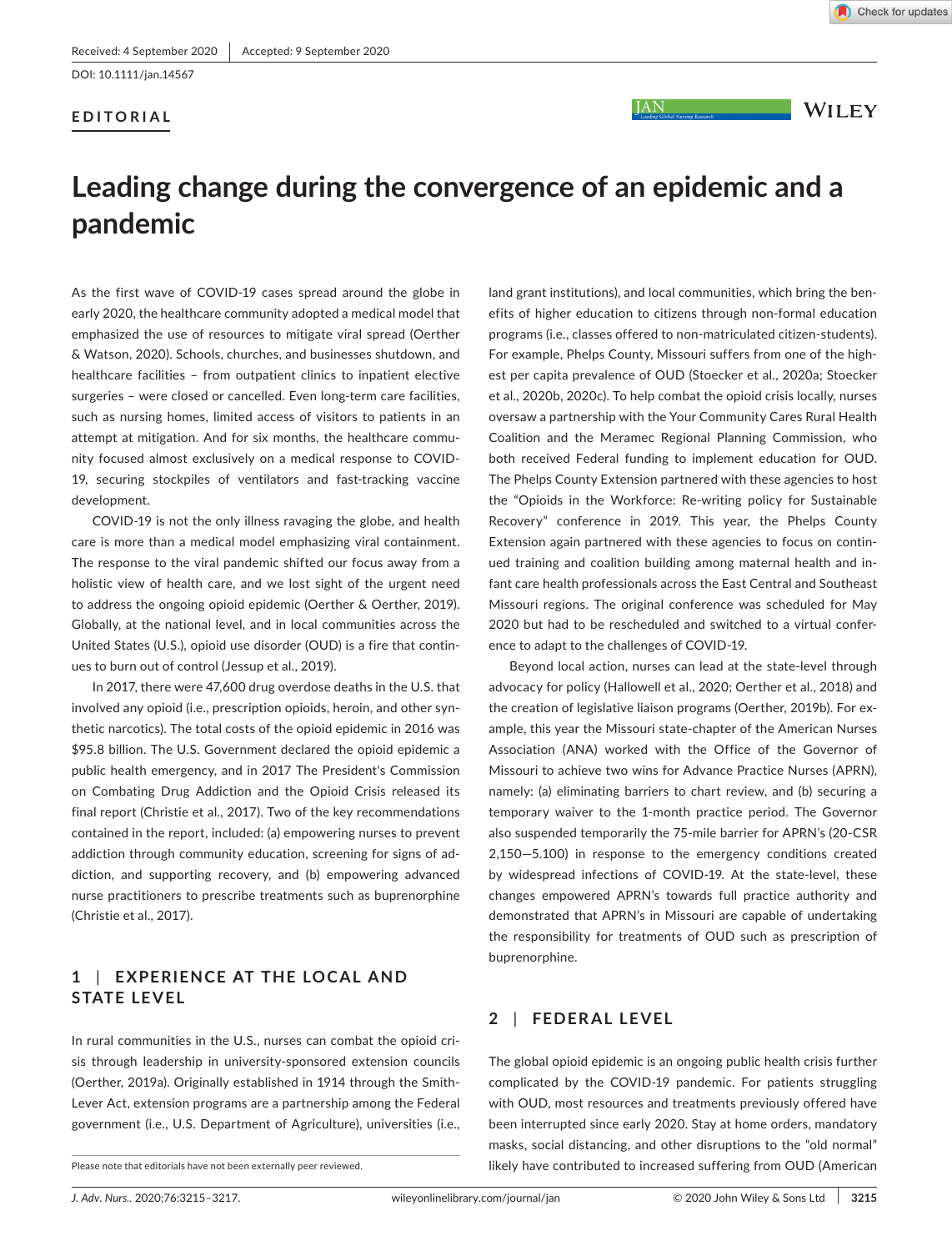**3216 |**  EDITORIAL

Medical Association, 2020). While healthcare professionals have an obligation to respond to COVID-19, we cannot ignore a holistic view of health care, and we must look beyond an exclusive focus on the medical response to a viral pandemic.

Nurses have an opportunity to exercise global leadership because our profession recognizes the importance of innovations in evidence-based healthcare practice, education, and policy to advance outcomes. One place where nurses can look for guidance in "next steps" to lead change during the convergence of the opioid epidemic and the COVID-19 pandemic is materials released by the Drug Enforcement Agency (DEA) and Substance Abuse and Mental Health Services Administration (SAMHSA). These two agencies have recognized the emerging issues surrounding COVID-19 and have worked to find ways we can care for patients with OUD (DEA, 2020; SAMHSA, 2020). At the Federal level, both groups have worked to change regulations, including:

- Allowing authorized practitioners to prescribe controlled substances using telemedicine without first conducting an in-person evaluation (DEA, 2020; SAMHSA, 2020).
- Allowing authorized practitioners to prescribe buprenorphine to existing or new patients with OUD via telephone (DEA, 2020; SAMHSA, 2020).
- Allowing authorized practitioners to conduct telehealth visits and provide medication assisted treatment (MAT) (DEA, 2020; SAMHSA, 2020).
- Allowing requests for more take-home doses of the patient's medication for OUD.

Although this expansion of practice for authorized practitioners offers those with OUD some options for enhanced treatment, barriers to implementation continue to present challenges, especially at the state-level. Those who lack access to technology (i.e., those who lack broadband internet access in rural communities) are unable to take advantage of these policy changes that aim to increase harm reduction and support vulnerable populations.

Nurses have an opportunity to lead access to care in the "new normal" through our experience as coaches. For example, managed care and other care coordination programs provided by nurses could be increasingly used to not only manage costs of Medicare and Medicaid, but also to improve quality and access to treatment. For example, nurses managing cases of OUD patients can assist patients accessing technology for virtual visits with providers and assist patients in attending virtual peer-to-peer support groups. Nurses can also assist patients in finding transportation for treatment, especially since public transportation may be restricted. Nurses also play a vital role in educating patients about ways to reduce COVID infection risks, which may encourage patient to seek medical attention in the emergency department in the case of a relapse in opioid addiction. Finally, border restrictions that limit MAT drug supply, may put some OUD patients at risk for opioid withdrawal, and nurses can raise awareness of this issue and advocate for the medication needs of our patients.

Fortunately, nurses have a history of leadership as health and wellness coaches (Dossey et al., 2015; Hess et al., 2013). Nurses know how to help patients find access to the resources needed to treat OUD even while we anticipate a second-wave of COVID-19 in 2020. As nurses exercise leadership in the "new normal", we should rely on our training to view health holistically and to advocate on behalf of our patients. The convergence of the COVID-19 pandemic and the opioid epidemic is placing a challenge on the delivery of holistic health care, and nurses have both an obligation as well as the capability to respond with leadership.

#### **AUTHOR CONTRIBUTIONS**

All authors contributed equally to this article.

Sarah Oerther<sup>[1](https://orcid.org/0000-0002-9990-6739)</sup> Daniel B. Oerther<sup>[2](https://orcid.org/0000-0002-6724-3205)</sup><sup>(D</sup>

*1 Saint Louis University School of Nursing, St. Louis, MO, USA 2 Environmental Health Engineering, Missouri University of Science and Technology, Rolla, MO, USA*

#### **Correspondence**

Sarah Oerther, Saint Louis University School of Nursing, 3525 Caroline Mall, St. Louis, MO 63104, USA. Email: [sarah.oerther@gmail.com](mailto:sarah.oerther@gmail.com)

## **ORCID**

*Sarah Oerther* <https://orcid.org/0000-0002-9990-6739> *Daniel B. Oerther* <https://orcid.org/0000-0002-6724-3205>

#### **REFERENCES**

- American Medical Association. (2020). *Issue brief: Reports of increases in opioid-related overdose and other concerns during COVID pandemic*. [https://www.ama-assn.org/system/files/2020-08/issue-brief-incre](https://www.ama-assn.org/system/files/2020-08/issue-brief-increases-in-opioid-related-overdose.pdf) [ases-in-opioid-related-overdose.pdf](https://www.ama-assn.org/system/files/2020-08/issue-brief-increases-in-opioid-related-overdose.pdf)
- Christie, C., Baker, C., Cooper, R., Kennedy, P. J., Madras, B., & Bondi, P. (2017). The President's commission on combating drug addiction and the opioid crisis. [https://www.whitehouse.gov/sites/whitehouse.](https://www.whitehouse.gov/sites/whitehouse.gov/files/images/Final_Report_Draft_11-15-2017.pdf) [gov/files/images/Final\\_Report\\_Draft\\_11-15-2017.pdf](https://www.whitehouse.gov/sites/whitehouse.gov/files/images/Final_Report_Draft_11-15-2017.pdf)
- Dossey, B. M., Luck, S., & Schaub, B. G. (2015). *Nurse coaching: Integrative approaches for health and wellbeing*. International Nurse Coach Association.
- Drug Enforcement Agency. (2020). *COVID-19 information page*. [https://](https://www.deadiversion.usdoj.gov/coronavirus.html) [www.deadiversion.usdoj.gov/coronavirus.html](https://www.deadiversion.usdoj.gov/coronavirus.html)
- Hallowell, S. G., Oerther, S. E., Dowling-Castronovo, A., Rossiter, A. G., & Montalvo, W. (2020). Innovation in health policy education: Examples from Jonas policy scholars. *Nursing Education Perspectives*, *41*(5), 317–319.<https://doi.org/10.1097/01.nep.0000000000000712>
- Hess, D. R., Dossey, B. M., Southard, M. E., Luck, S., Schaub, B. G., & Bark, L. (2013). *The art and science of nurse coaching: The provider's guide to coaching scope and competencies*. Nursesbooks.org.
- Jessup, M. A., Oerther, S. E., Gance-Cleveland, B., Cleveland, L. M., Czubaruk, K. M., Byrne, M. W., D'Apolito, K., Adams, S. M., Braxter, B. J., & Martinez-Rogers, N. (2019). Pregnant and parenting women with a substance use disorder: Actions and policy for enduring therapeutic Practice. *Nursing Outlook*, *67*(2), 199–204. [https://doi.](https://doi.org/10.1016/j.outlook.2019.02.005) [org/10.1016/j.outlook.2019.02.005](https://doi.org/10.1016/j.outlook.2019.02.005)